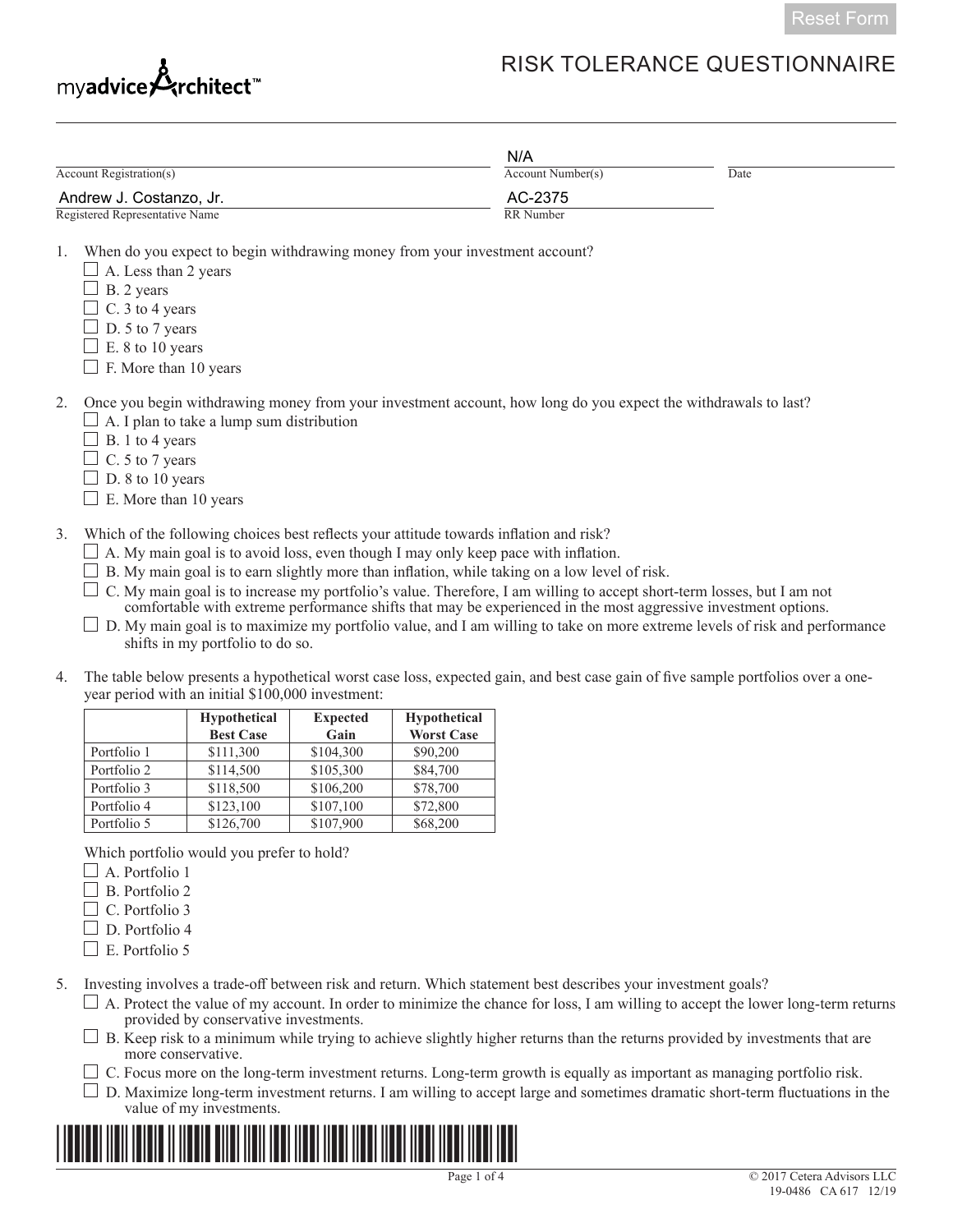- 6. Historically, markets have experienced downturns, both short-term and prolonged, followed by market recoveries. Suppose you owned a well-diversified portfolio that fell by 20% (i.e. \$1,000 initial investment would now be worth \$800) over a short period, consistent with the overall market. Assuming you still have 10 years until you begin withdrawals, how would you react?
	- $\Box$  A. I would not change my portfolio.
	- $\Box$  B. I would wait at least one year before changing to options that are more conservative.
	- $\Box$  C. I would wait at least three months before changing to options that are more conservative.
	- $\Box$  D. I would immediately change to options that are more conservative.
- 7. The following chart shows the hypothetical best and worst results of five sample portfolios over a one-year holding period. Note that the portfolio with the highest upside also has the largest downside.



- $\Box$  A. Portfolio A
- B. Portfolio B
- C. Portfolio C
- D. Portfolio D
- $\Box$  E. Portfolio E.
- 8. I am comfortable with investments that may frequently experience large declines in value if there is a potential for higher returns. What is your view regarding this statement?
	- $\Box$  A. Strongly disagree
	- B. Disagree
	- $\Box$  C. Somewhat agree
	- $\Box$  D. Agree
	- $\Box$  E. Strongly agree

#### **All account owners/trustees must sign below.**



The Risk Tolerance Questionnaire presented is available through a license agreement between Morningstar Investment Management LLC and Cetera Financial Group, Inc. and is provided for educational purposes only. Its sole purpose is to assist you in determining your general attitudes towards investment risk. This questionnaire does not consider all factors necessary in making an investment decision (e.g., personal and financial information and investment objectives). In no way should this questionnaire be viewed as advice or establishing any kind of advisory relationship with Morningstar Investment Management LLC. Morningstar Investment Management LLC does not endorse and/or recommend any specific financial product that may be used in conjunction with the asset allocation models that are presented. Please consult with your financial professional and obtain the financial product's prospectus (or its equivalent) and read it carefully prior to investing. Morningstar Investment Management LLC is a registered investment adviser and subsidiary of Morningstar, Inc. Morningstar Investment Management is not affiliated with Cetera Financial Group, Inc. or its affiliates.

Securities and advisory services offered through Cetera Advisors LLC (doing insurance business in CA as CFGAN Insurance Agency), member FINRA/SIPC, a brokerdealer and a registered investment advisor.

Advisory services may only be offered by investment adviser representatives in conjunction with the firm advisory services agreement and disclosure brochure as provided.

**Investments are: • Not FDIC/NCUSIF insured • May lose value • Not financial institution guaranteed • Not a deposit • Not insured by any federal government agency.**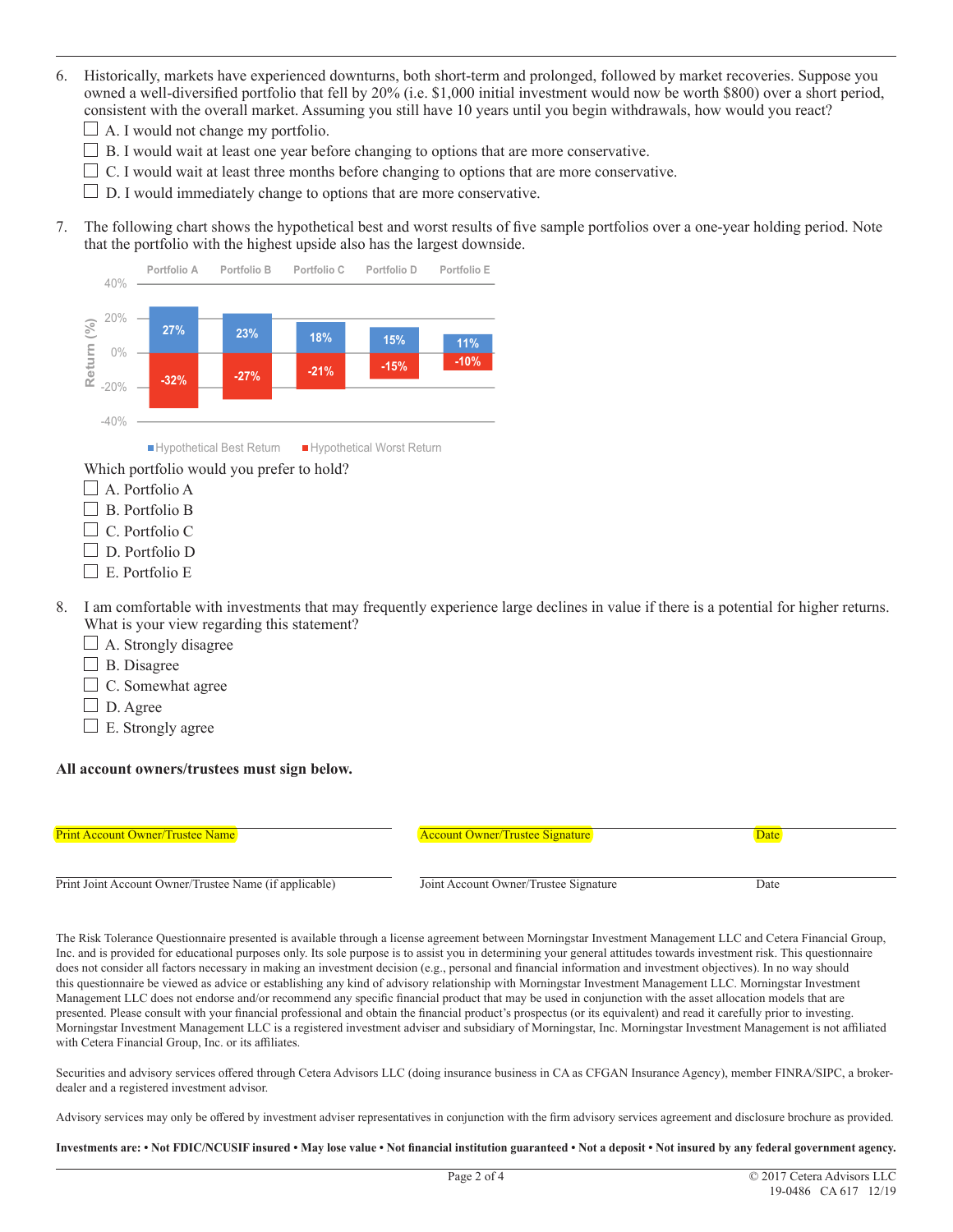Morningstar Investment Management LLC (Morningstar Investment Management) designed the questionnaire scoring system to assign individuals to a risk profile based on their responses from the risk tolerance questionnaire.

Like the questionnaire itself, the scoring system is divided into two distinct sections:

- Time horizon score
- Risk tolerance score

Each section is scored separately, and then combined to form a total score. Morningstar Investment Management uses the total score to make the profile recommendation. The sections below discuss this process.

## **Time Horizon Score**

The time horizon portion of the scoring is taken from questions 1 and 2. The score on these two questions determines the time horizon level. The time horizon level is used to assign various time horizon factors.

Each time horizon level gives the investor access to certain profiles and restricts access to others. Investors that score into the shorter time horizon levels are not given access to the more aggressive profiles. This is consistent with Morningstar Investment Management's belief that individuals with shorter-term horizons should hold portfolios that are more conservative.

Within each time horizon level, Morningstar Investment Management allows an investor's risk tolerance to determine the appropriate profile. If an investor's risk tolerance suggests a profile that is restricted (due to the time horizon level), Morningstar Investment Management recommends a more appropriate profile for that investor's specific time horizon level. This process allows conservative investors with short time horizons to score into a profile matched to their risk tolerance while at the same time protecting aggressive investors with short time horizons from excess risks.

## **Risk Aversion Score**

The risk aversion portion of the scoring is taken from questions 3 through 8. The score on these questions determines the risk aversion level. Where the primary purpose of the time horizon score is to find the investors ability to take on risk, the main goal of the risk aversion portion of the questionnaire is to capture how much risk the investor is willing to take.

The risk aversion level is comprised of many different concepts uncovered by behavioral economists in recent decades, including loss aversion, risk-reward tradeoff, inflation risk, and the ability to stay the course. An investor who feels uncomfortable with extreme volatility or the possibility of large losses to their portfolio is placed in a more conservative profile, while an investor who is willing to accept greater risk is placed in a more aggressive profile.